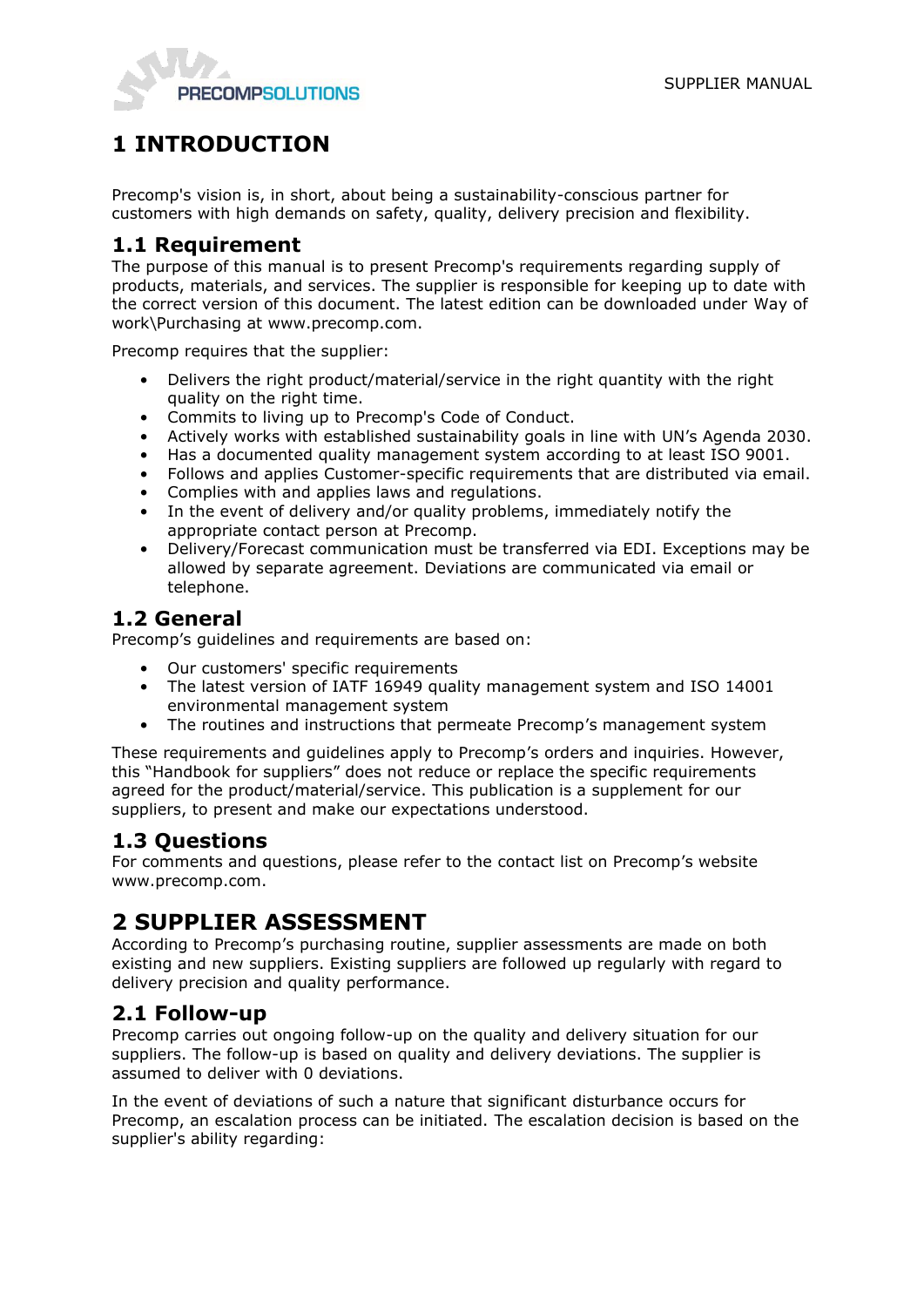

- Deviation reports
- Delivery precision
- PPM

The supplier can also be escalated based on disturbances that cannot be directly attributed to deviation reports, delivery precision and PPM. The escalation process begins with Precomp contacting the supplier. An action plan is then established.

# **3 REQUEST FOR QUOTATION**

## **3.1 Quotation**

Precomp does not approve any additional costs for starting up or phasing out the product/material/service. The quotation must always be in accordance with the specification on the request. All deviations must be documented in writing in the quotation.

## **3.2 Product critique**

Product critique can be reported at each quotation. If the quotation is without product critique, the supplier admits that the product/material/service can be delivered completely according to specification.

## **4 INITIAL SAMPLES**

All requirements regarding orders from Precomp are reported below.

## **4.1 Manufacturing of initial samples**

The supplier must verify through its own testing that the requirements according to Precomp's specifications are met before delivering the initial samples. This applies to both in-house manufactured as well as purchased products.

Initial samples must be made from raw materials from the same sub-supplier and in the same production equipment and process flow that will be used in coming series production. Any deviations from this must be notified to Precomp in good time before delivery of the initial samples.

## **4.2 PPAP**

Precomp expects PPAP documentation according to level 3, unless otherwise agreed.

#### **4.3 Delivery of initial samples**

Initial samples must be sent under a separate delivery note, separate from other deliveries.

Address labels and delivery notes must be marked "INITIAL SAMPLES". The associated documents must always accompany the goods. Initial samples sent to Precomp without the requested documentation are considered incomplete.

All orders regarding both prototypes and initial samples must be confirmed and any deviations must be notified to the contact person at Precomp as soon as possible.

## **5 SERIAL DELIVERY**

No serial delivery may take place before Precomp has signed-off the associated PSW.

## **5.1 Forecast and call-off**

Precomp can provide the supplier with a rolling 12-month forecast. Communication is carried out electronically according to the agreed format. As the forecast has been received, the supplier has approved the coming deliveries. Precomp therefore needs no order confirmation.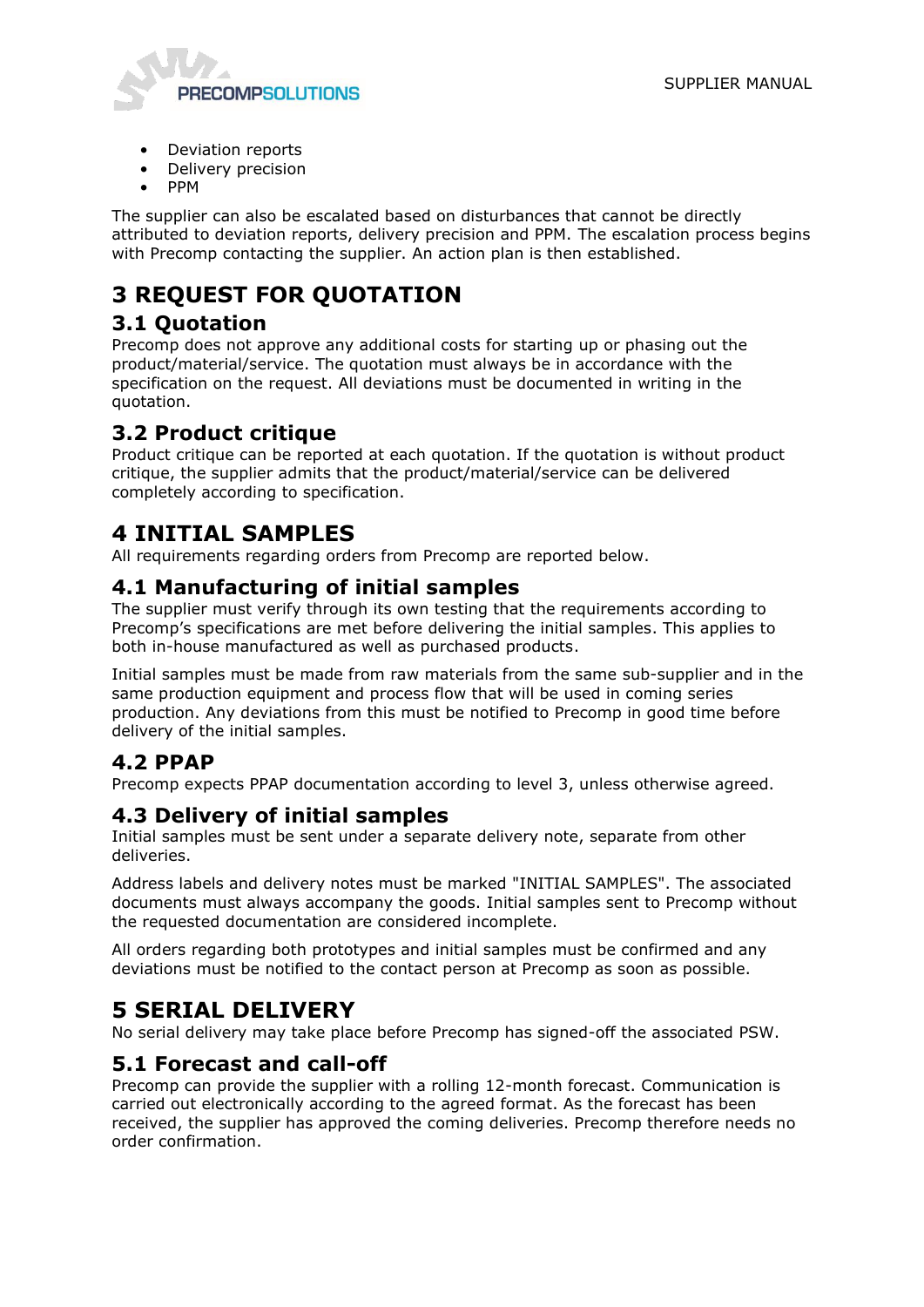

If the supplier is unable to deliver according to the latest forecast, it is always the supplier's responsibility to contact Precomp immediately to discuss possible rescheduling.

## **5.2 Capacity & Flexibility**

The supplier must deliver products/materials/services according to Precomp's call-off. It is essential that the supplier can handle volume fluctuations between forecast and actual call-off, generally corresponding to 20 %. This should be done primarily through flexible production and secondarily through safety stock.

## **5.3 Lead time**

A supplier to the automotive industry (which is the case as a supplier to Precomp) must comply with the specified lead times in the supply chain, defined as time from call-off to delivery.

- Supplier of raw materials (steel, aluminum, copper, etc.):10 working days
- Provider of contract services such as heat treatment and surface treatment: 5 working days
- Provider of contract services such as grinding and turning: 7 working days
- Supplier of fasteners and components: 5 working days

## **5.4 Packaging and labeling**

All packages, delivery notes and invoices sent to Precomp must be marked as follows:

- Precomp's part number
- Precomp's order number
- Quantity
- Others as described in the purchase order

Labeling should be in accordance with the Odette standard. Exceptions are allowed after approval by Precomp.

Packaging of the product/material must be in accordance with the purchase order, or what has been agreed separately. If packaging information is missing, the supplier must arrange packaging in such a way that the product/material can not be damaged in any way.

## **5.5 Batch control**

If Precomp's product includes a batch number, different batch numbers must not be mixed in any contract service (such as heat treatment or surface treatment), in packaging or on pallets.

# **6 ACCOUNTING**

#### **6.1 Invoicing**

Invoices to Precomp must always be marked with the purchase order number and reference.

Precomp prefers electronic invoicing (pdf) via e-mail to invoice@precomp.com.

Postal address for invoicing is:

Precomp Solutions AB Box 194 523 24 Ulricehamn SWEDEN

Payment terms are 60 days net unless otherwise agreed. Interest on overdue payment is paid in accordance with the Swedish Interest Act, no late fee is payable.

## **6.2 Credit note**

In case of a complaint (see 7.1), price difference or wrong quantity delivered, the supplier must issue a credit note upon request.